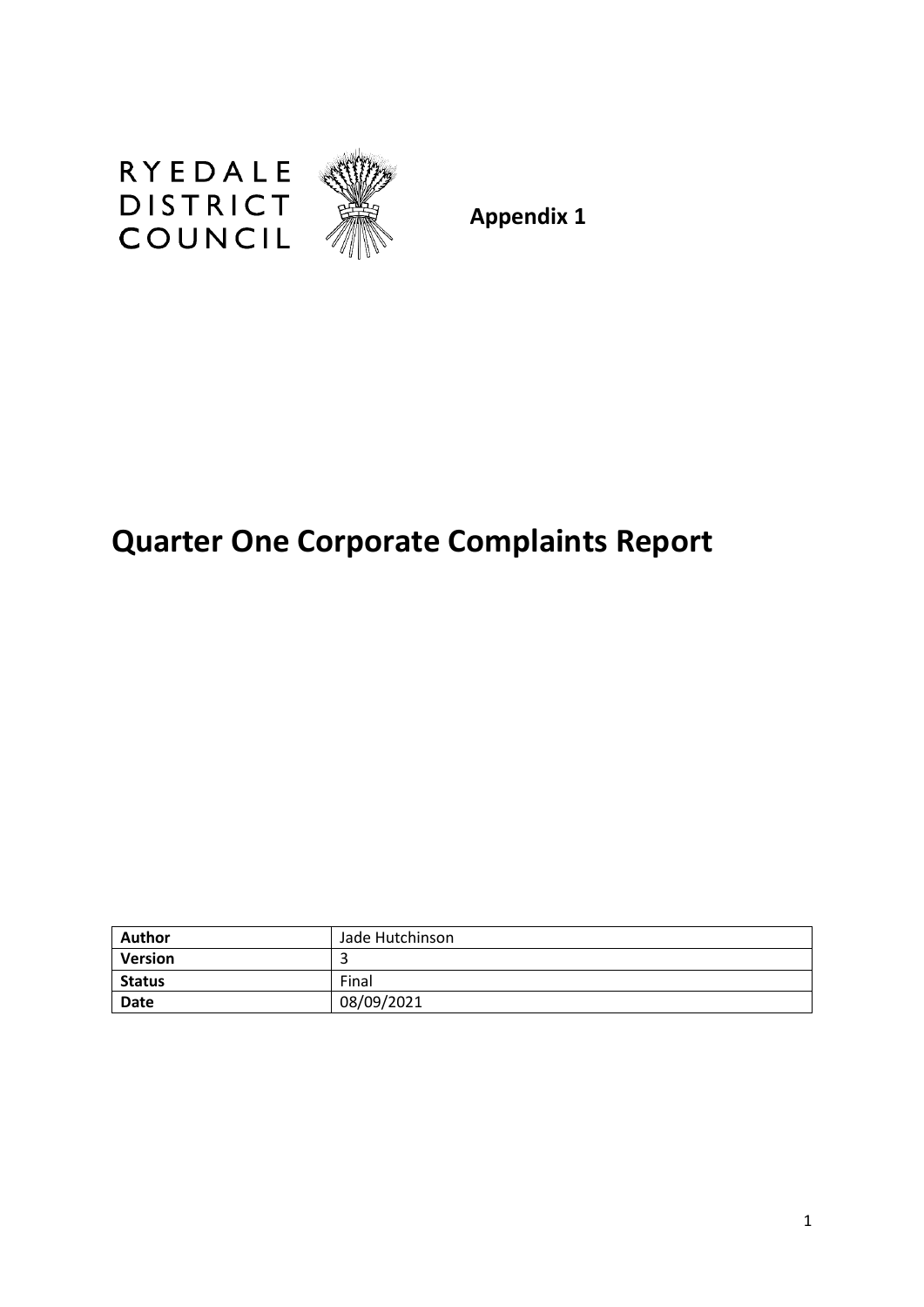The report below provides an overview of the corporate complaints received in quarter one from 1 April 2021 to 30 June 2021. Within this period 14 complaints were received. The report is broken down into two sections. An overview of all the complaints received during this time period, and timescale for response, followed by an overview of the complaint's issues raised by complainants.

## **OVERVIEW OF ALL COMPLAINTS**

Throughout the period of April 2021 – June 2021, 14 corporate complaints were recorded.

#### **Total Complaints**



## **Complaint Stages**

Throughout quarter one, only 2 complaints out of the 14 received were escalated to a formal complaint (Stage 2). The majority of complaints, 12 (86%), did not escalate beyond an initial complaint (Stage 1).

Please note the month that the complaint stage is logged in is based on the date the initial complaint was received, it will not be the month that the complaint was raised to a formal complaint.

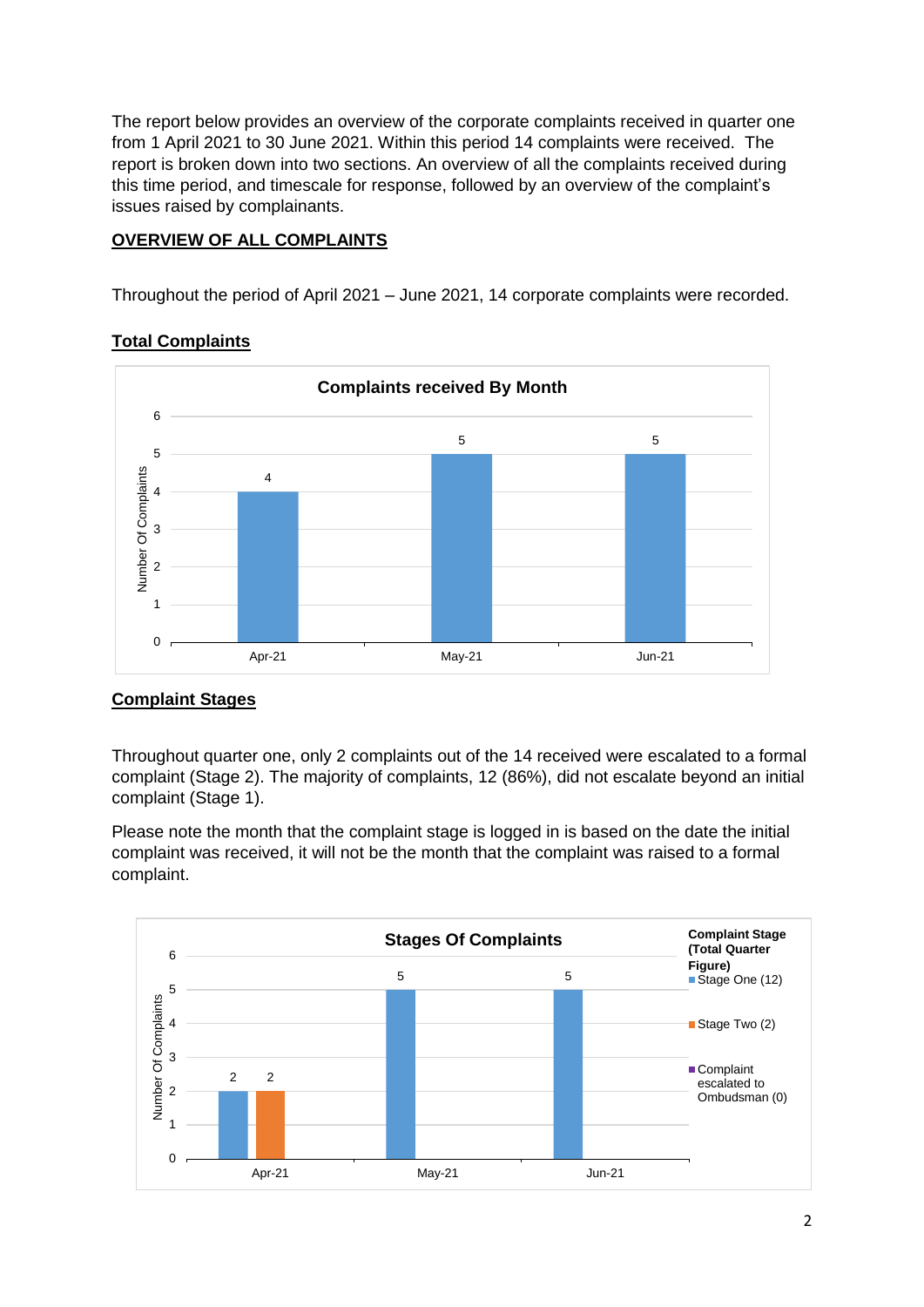## **Timescales**

## **Stage 1 Complaint Timescales**

Within the period of April 2021 – June 2021, only one Stage 1 complaint did not meet the timescale set, the complaint was overdue by 1 day. For one complaint received in quarter one, an extension of 10 days was agreed with the complainant due to the complexity of the request and further investigations required, the response was sent by the agreed extension date.



## **Stage Two Complaint Timescales**

Within the period of April 2021 – June 2021, 2 complaints were escalated to Stage 2 of the Complaints Procedure. The month in the graphs below are for when notification was received from the complainant and the formal complaint was opened.

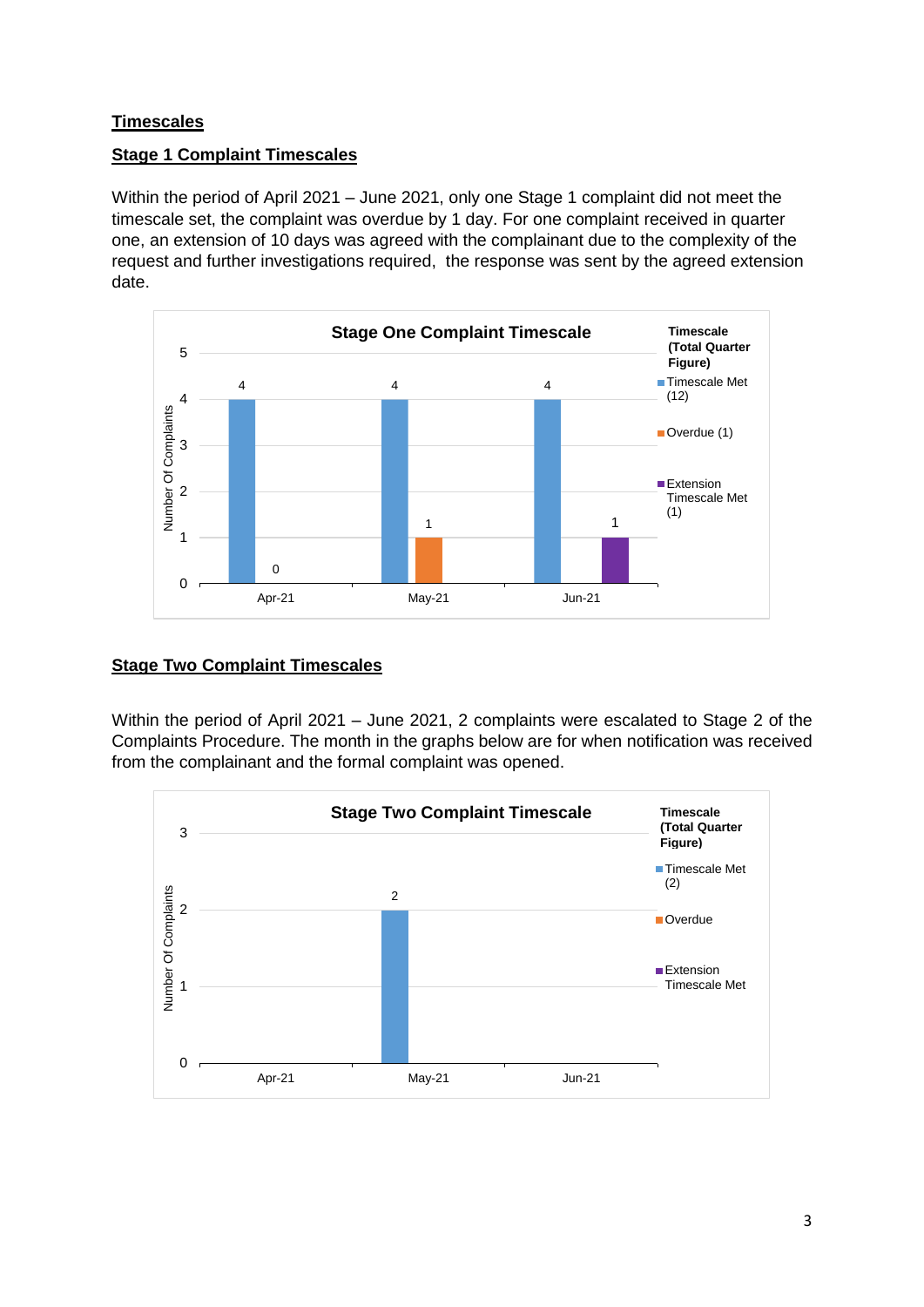## **Topic of Complaints**

Below is a graph which breaks down the complaints into categories based upon the topic of the complaint.



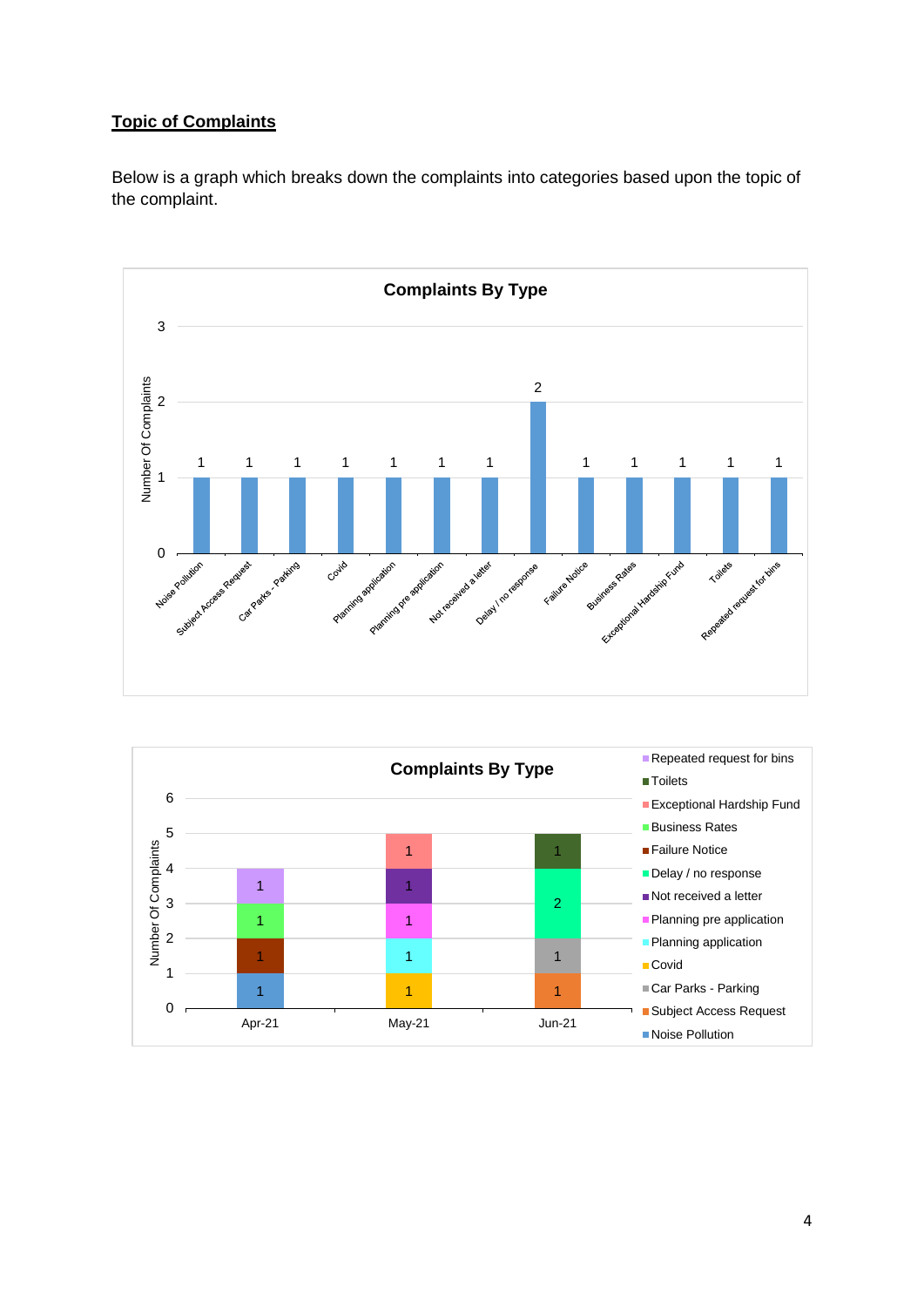## **COMPLAINTS OVERVIEW**

The table below provides and overview of the topics of the complaints received, timescales met in accordance with our complaint's procedure, outcomes, and service improvements.

| <b>Date</b> | <b>Title Of Complaint</b>                                         | <b>Stage Title</b> | <b>Outcomes</b>                                                                                                                                                                                                                                        |
|-------------|-------------------------------------------------------------------|--------------------|--------------------------------------------------------------------------------------------------------------------------------------------------------------------------------------------------------------------------------------------------------|
| 01/04/2021  | <b>Failure Notice</b>                                             | Stage 2            | Stage 2 complaint timescale met-<br>investigation showed all procedures<br>had been met.                                                                                                                                                               |
| 08/04/2021  | Repeated requests<br>for new refuse bins                          | Stage 1            | Stage 1 complaint timescale met -<br>investigation showed a delay had<br>occurred and an apology given.<br>Service improvements being<br>implemented.                                                                                                  |
| 13/04/2021  | <b>Business Rates</b>                                             | Stage 1            | Stage 1 complaint timescale met-<br>investigation showed all procedures<br>had been met.                                                                                                                                                               |
| 26/04/2021  | Noise Pollution-                                                  | Stage 2            | stage 2 timescales met- investigation<br>undertaken, full response provided, all<br>procedures followed.                                                                                                                                               |
| 04/05/2021  | Contact with the<br>Council on pre-<br>application advice         | Stage 1            | Stage 1 timescale missed by one day.<br>Investigation showed that all<br>procedures had been followed.                                                                                                                                                 |
| 04/05/2021  | <b>Council Tax</b><br>Complaint -<br>Exceptional<br>Hardship Fund | Stage 1            | Stage 1 Complaint timescale met-<br>investigation showed all procedures<br>followed. The service did provide<br>further assistance to the complainant.<br>Following feedback, the service is<br>providing a more holistic approach to<br>applications. |
| 05/05/2021  | Claim from Covid<br>Fund, Charity or<br>Grant                     | Stage 1            | Stage 1 timescale met- investigation<br>confirmed service procedures were<br>followed. Following the feedback, the<br>Service added further information<br>regarding the fund on RDC website.                                                          |
| 05/05/2021  | Planning<br>Application                                           | Stage 1            | Stage 1 timescale met- investigation<br>showed all procedures were followed<br>and service timescales met.                                                                                                                                             |
| 20/05/2021  | non receipt of<br>neighbour letter                                | Stage 1            | Stage 1 timescale met- investigation<br>showed all procedures were followed<br>and letters sent.                                                                                                                                                       |
| 07/06/2021  | Delay in resolving<br>an enforcement<br>issue                     | Stage 1            | Stage 1 timescale met- investigation<br>showed that there had been a delay,<br>apology given to complainant. Service<br>had been in the process of recruiting a<br>new enforcement officer. Action taken<br>upon appointment.                          |
| 14/06/2021  | Ignored planning<br>issues                                        | Stage 1            | Stage 1 complaint request for an<br>extension in timescale to respond due<br>to the complexity of the complaint.<br>extension timescale met and<br>response given with follow up actions<br>agreed with complainant.                                   |
| 14/06/2021  | Ropery Toilets at<br>Pickering                                    | Stage 1            | Stage 1 complaint timescale met-<br>investigation identified that a<br>programme of Improvement works are<br>being undertaken with all public toilets                                                                                                  |